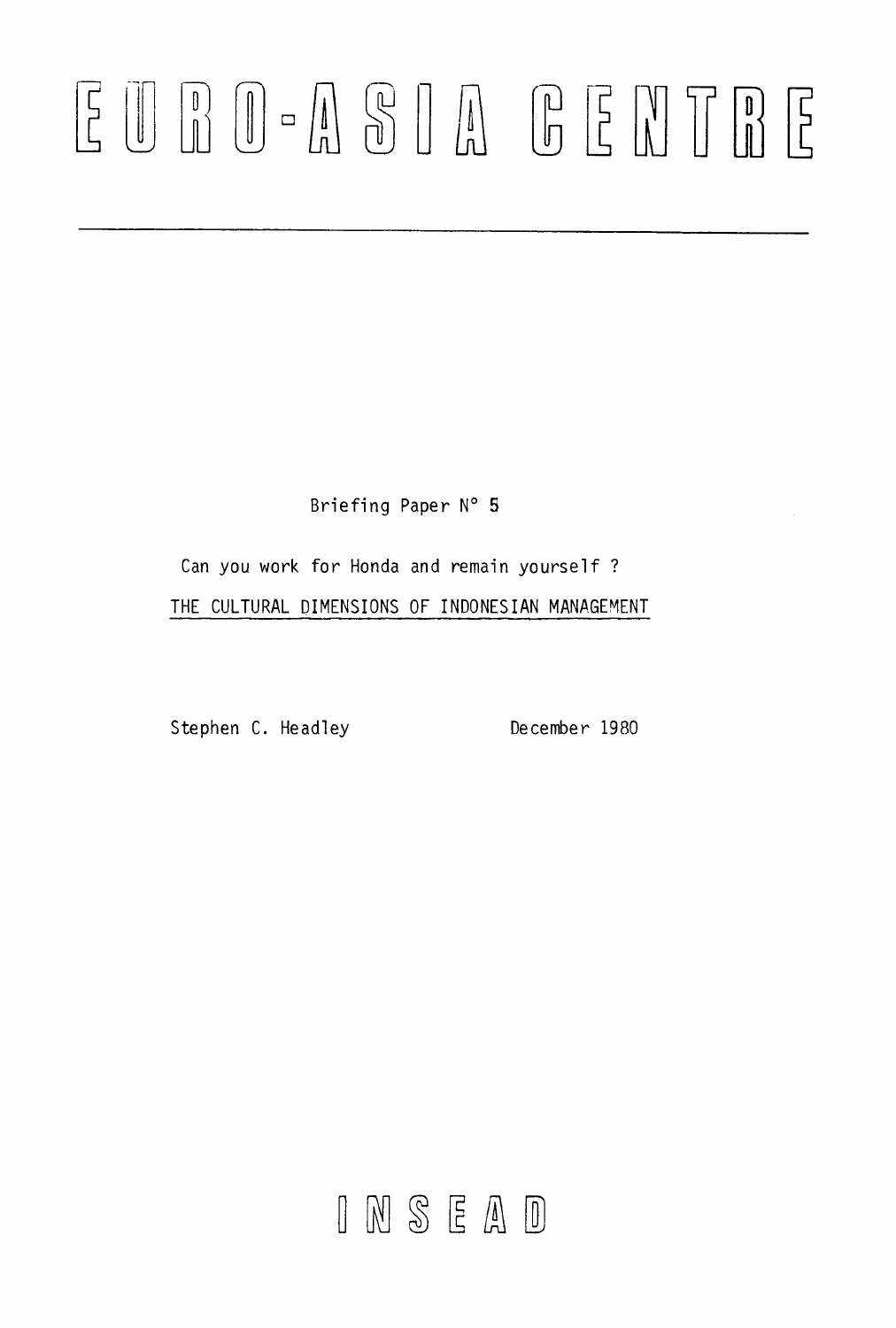Can you work for Honda and remain yourself ?

The Cultural Dimensions of Indonesian Management:

A description of the impact of traditional values on business and management practices and their consequences

**Summary** 

- I Introduction to Indonesian management mentalities
- II Education and religion in 20th century Indonesia

III - An Indonesian management model

- IV Traditional Javanese analyses of motivation
- V The grid and group of Indonesian cultural drift

Stephen C. Headley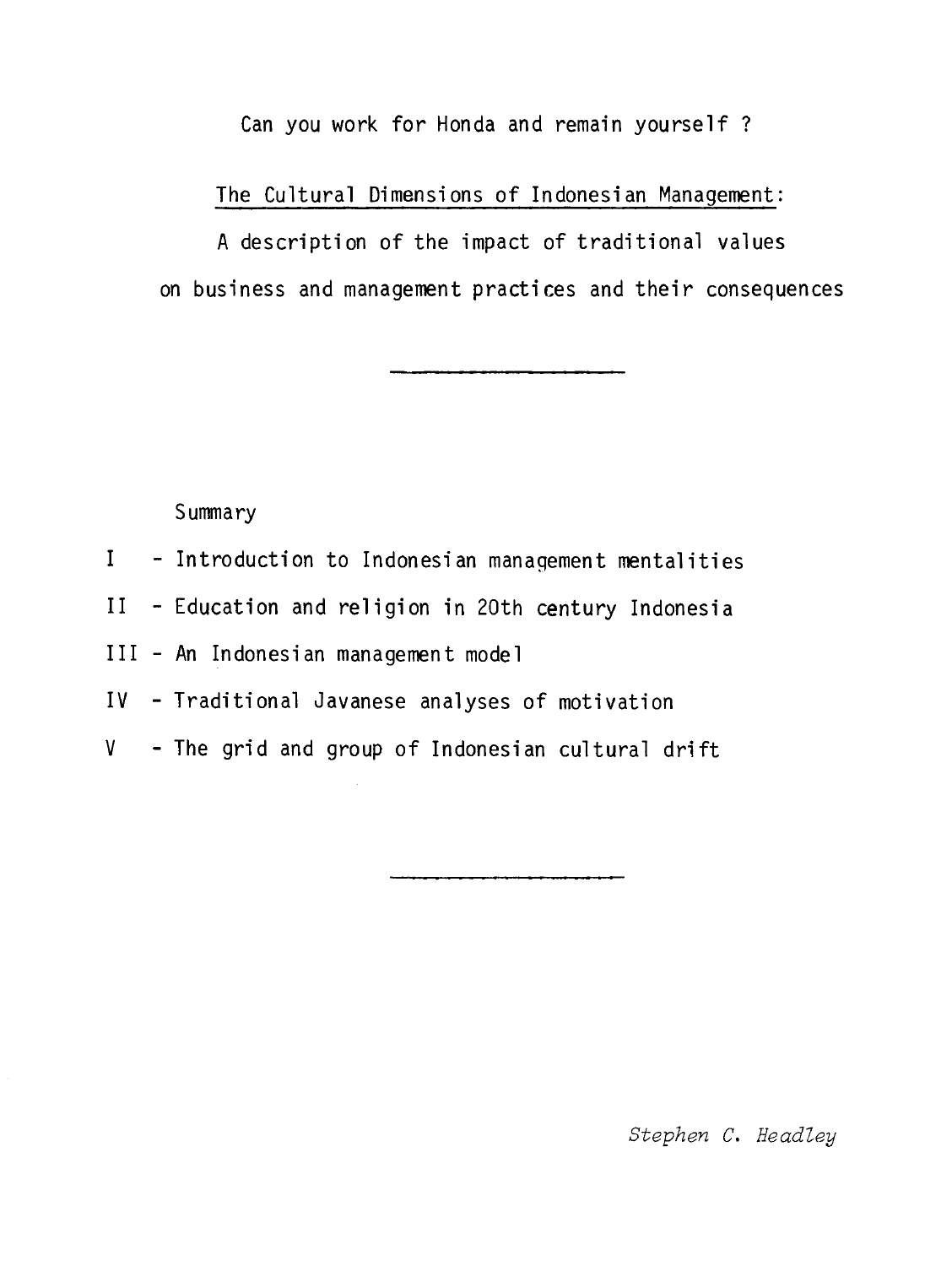#### SUMMARY

By the cultural dimensions of management in Indonesia, we understand the description of the impact of traditional values on business and management practices, and their consequences in the "dynamic" perspective of trans-cultural change.

The first prejudice that one must discard is the old equation of management with Western business. For if the Indonesians readily admit that they need to learn more about management techniques as they are practiced in the West, it is only in order to better transform them to "fit" Indonesia's needs.

The second prejudice one must overcome is due to the equating of traditional superstitions with religion. In fact it will be shown that the Indonesia's religious organizations, both Christian and Islamic, are responsible for the best education that is currently dispensed on the secondary level.

To identify traditional values as they penetrate the management milieu, we have, in the third section, translated a text of Dr. Nimpoeno giving an Indonesian model for individual and group interaction. From this text we have drawn mainly upon the notion of location of power in the total environnent and the effects of cosmology on the motivations guiding the individual through the forest of Javanese socialized behaviour.

To generalize from the behavioral analysis of Nimpoeno's model to Javanese society at large in section IV , we have drawn on Weiss's description of folk psychology in South Central Java and have completed it with several models of motivation taken from modern Javanese religious sects called kabatinan which are the most common vectors of these culturally-tied values in Indonesia's urban milieu's today.

It is suggested that foreign managers make the effort to know the conceptual spectrum on which these traditional values are situated. It is useful to follow Mary Douglas's model in order to situate the Javanese in terms of their ability to change speech grid, that is to say to recognize the variety of grid classifications to which a given Indoensian has access and the relation of this to the greater or lesser extent the traditional community has control over his behavior.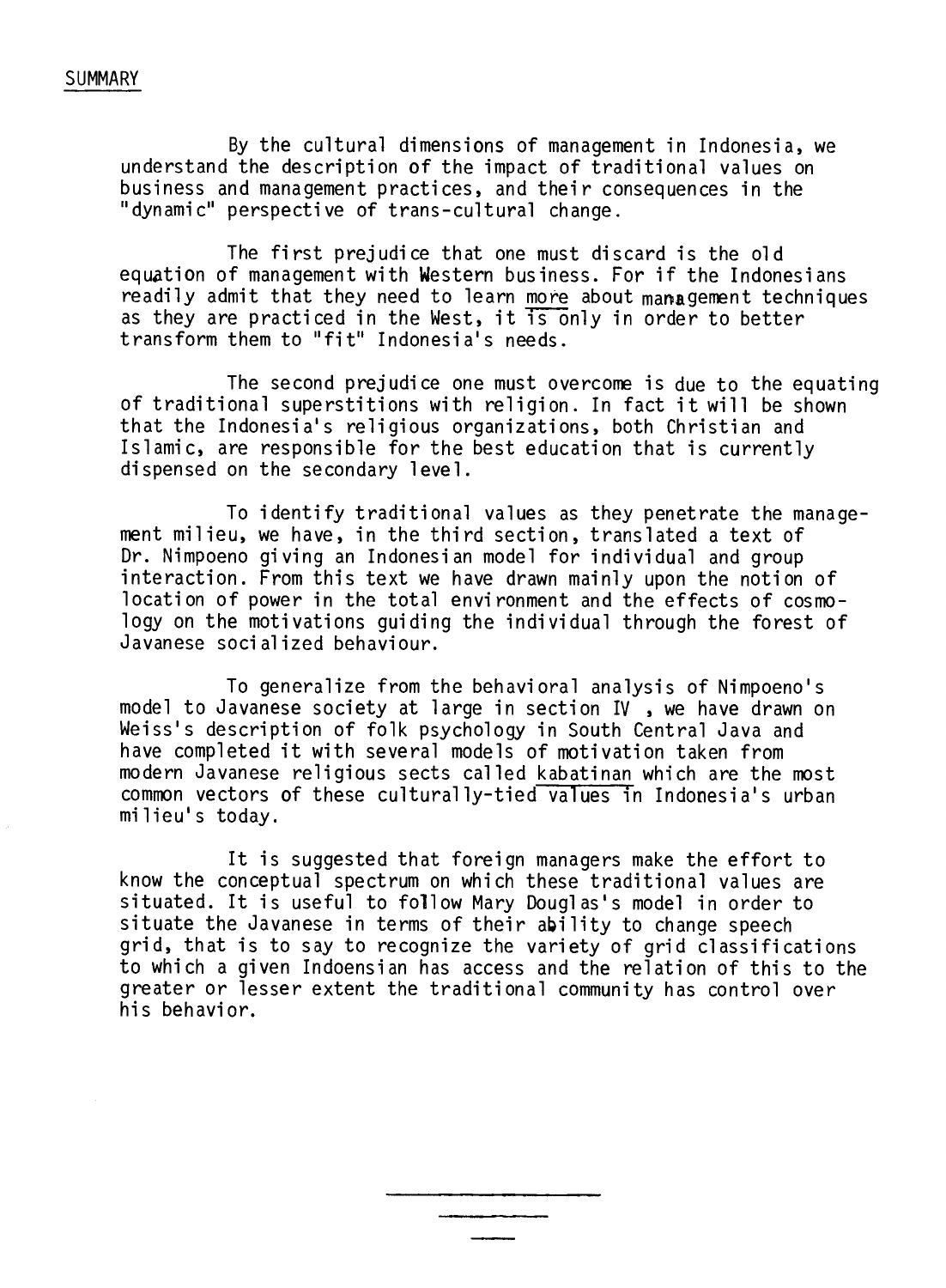#### SECTION I - INTRODUCTION

One of the most crucial and unfortunately most elusive topics concerning the expansion of the international commercial networks to include the third world countries is the appearance of new managerial mentalities. In a symposium on the Practice of Management in Indoensia held in Bandung, May 8-13th, 1978, by the Management Division of the Economics Faculty of the University Pajajaran, it is revealing to note that almost half the papers delivered stressed the uniqueness of Indonesian management. Here is a list of some of their titles:

- 1) A management style that fits Indonesia (Djumadi Hadisumarto)
- 2) Where does the difference between Indonesian and universal management lie ? (Arifin Wirakasumah)
- 3) The basis for a cooperative life style and a participatory management style (Srihono)
- 4) Indigenous thought patterns that derive from religion, logic, and intuition. An aspect of the exploration of management science in Indoensia to which attention must be paid (Ir. Ustara Wiradinata)

Many Western writers have rejected such acculturated versions of Western management techniques as adulterated. J.H. Boeke writing on the "Dualism" inherent in the colonial economy of Indonesia, stated that capitalism is rational and that in a pre-capitalist society such as Indonesia's, rationality is definitely subordinate to other modes of thought. The fundamental orientation of such a peasant third world society for Boeke's school of thought, is religion and magic. It is surprising to see contemporary authors like Brian May (the Indonesian Tragedy, 1978) or Allen N. Sievers (the Mystical World of Indbnesia: Culture and Economic Development in Conflict, 1974) subscribe to these views. Surprising for two reasons: first because for anyone aware of the cultural dimensions of managerial ideologies in Europe, it is not irrational, nor backward, to admit being influenced by one's own country and culture, even when you are working in a multinational setting (1). Secondly because the culturally and religiously determined psychology of Indonesians is clearly idiosyncratic and definable cause andeffect can even be invoked to explain its effects.

The struggle to maintain an Indonesian identity is not restricted to the field of management; it is a leitmotif of Indonesian culture, especially that of Java which represents the immense majority of Indonesia's population.

#### SECTION II - EDUCATION AND RELIGION IN 20TH CENTURY INDONESIA

Religion can, in another way, be related to rationality. In Indonesia, education is often a function of religion and religion is often a function of ethnic group. This is the inverse of the correlation of religion to superstition denied above. The Christians who were 1 % of the population in 1900 and are now 8 %, have always been the best educated statistically speaking. This is because,for the missions and the Christian churches:

<sup>(1)</sup>See André Laurent "Cultural Dimensions of Managerial Ideologies..." 19 79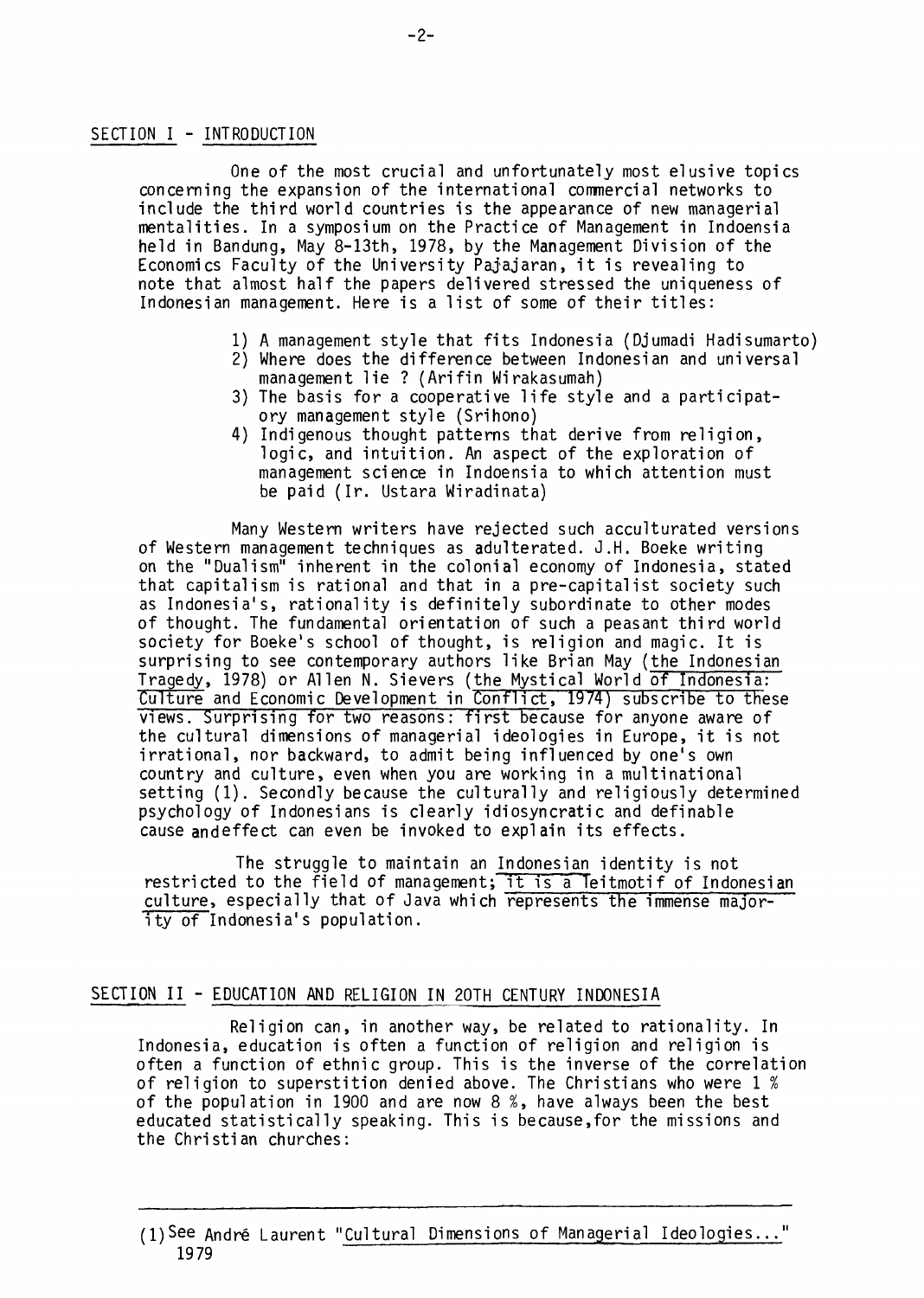"The school surrounded as it was by an aura of modernity and the power and the success of the colonial order, and, as it was promised, opening doors into desirable civil service employment, was a powerful tool for spreading the influence of Christianity". (2)

Here one must carefully distinguish between education and culture. To give an example, the Balinese have preserved and developed a very rich culture and yet are still only about 50 % literate. On the other hand, the Javanese have a better educational level, even though they have lost much of their native culture. This cultural loss is fairly recent as Appell has pointed out (1978, 68-69):

> "As man adapted to the various ecological niches of the world, he accumulated important knowledge about his ecosystem and devised critical cultural inventions to deal with his environment. However, as indigenous societies were overwhelmed with the spread of the technology of the Western world, much of their unique knowledge was lost, even though until the twentieth century vast amounts of this knowledge and the concomitant cultural inventions were incorporated into the developing worldwide industrial society. They were facilitated by the narrower gap in socio-cultural level between the Western societies and the indigenous ones thon that which exists today, and by the slower speed of destruction of the local societies. When a society undergoes change today, its destruction is more extensive and more precipitous".

Appell's last remark raises the question and role of social stress. The adjustment to social and cultural change caused by development may be functional or dysfunctional.If the adaptation is dysfunctional following an impairment of psychological and physiological health, there occurs a réduction in efficiency and productive capacities. Thus we can see that the social stress caused by "inorganic" social change has a very dramatic effect on behavior. This should be remembered below when we discuss the rapid introduction of foreign management rationalities to Indonesia.

Having reversed the formula strong religions affiliation means superstitions traditional mentality, the form of religiously sponsored education can be sketched. This development of education cannot be credited to the Dutch who in Java in 1900 had only opened one school per 50,000 inhabitants. The modernization of education was a by-product of religion. In the 1920's the modernist Muslim movement, Muhammadiyah, established modern schools called madrasah to replace the traditional Muslim pesantrèn which only thouqht religious chanting in Arabic accompanied by translations and commentaries by the teacher. In 1952 there were 1 1/2 million students in the Muhammadiyah schools to 2 million in the pesantrèn.(2) Clearly, Islam as well as Christianity is responsible for modernizing education.

(2) Gavin W. Jones, "Religion and Education in Indonesia", Indonesia n° 22, Cornell, 1976 - Oct. , p. 36.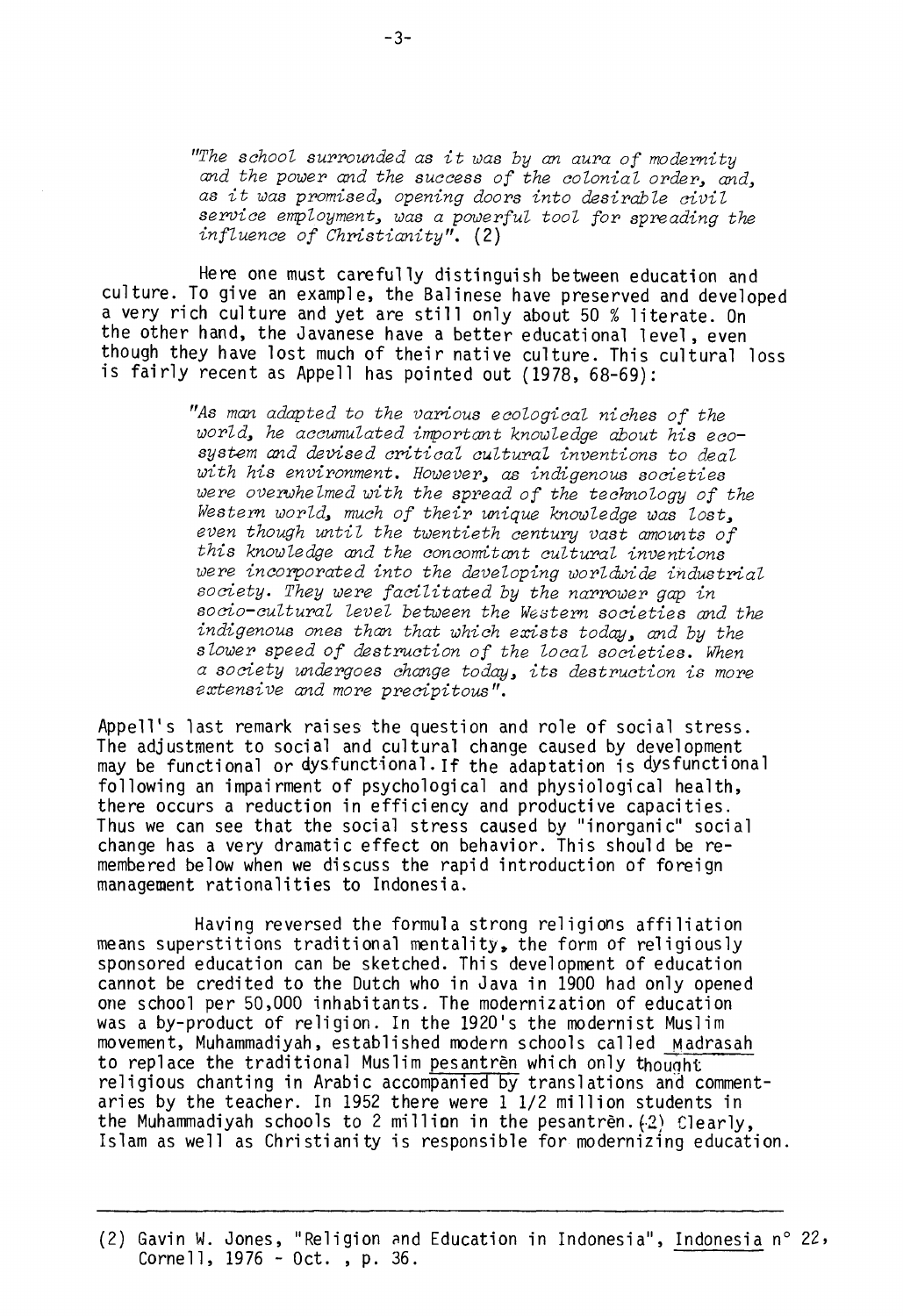Having denied that Indonesia's population has remained backward because of religion, it remains to be seen what elements of the indigenous mentality are manifesting themselves in its autochtenous managerial styles. The elite trained abroad and integrated into the state apparatus are, to all appearances, very acculturated and secularized. Even if we try to scratch the surface, we might never discover exactly where their cultural roots lie, or even if they have any. The middle level managers however, for all their posturing, will admit quite readily to belonging to a kebatinan ("interiority") group which is one of the strongest vectors of traditional folk psychology in 20th century Indonesia. These sects are indeed havens of Javanese culture in an industrial society. Belonging to a cultural group even if one has only tenous connections with its most traditional and unaccomodating factions, insures the claims of that community on much of your behavior and analyses of others' behavior.

Having briefly presented below the problem of Indonesian management mentality and its relation to education, we will concentrate on the psychological analyses of motivations and behavior patterns that the Javanese use and which condition management attitudes. These are the cultural biases which seem to always elude our explanations remaining as it were in the shadows. The appearance of so-called traditional values in the "development" ideology (pembangunan) or modernization can be the vector for the preservation of Indonesian identity. Javanese culture does re-expresses itself in an albeit diminished form in these efforts to Indonesia-zed Western management techniques.

#### SECTION III -THE INDONESIAN MODEL OF BEHAVIOR BETWEEN INDIVIDUALS AND GROUPS

As mentioned in the introduction, the majority of the papers delivered at the 1978 Symposium on the "Practice of Management in Indonesia" held in Bandung West Java, stressed the "Indonesianization" of Western management theories to fit the South-East Asian cultural mix. One of the most "objective" was done by a psychologist John S. Nimpoeno. He presented three models of interpersonal behavior: one Anglo-saxon, one European and one Indonesian. We have translated his "Indonesian" model which despite a certain awkwardness of expression due to problems of translation, is indeed quite specific in its concepts. Our commentary follows Nimpoeno's text (4) which is given here in its entirity.

<sup>(3)</sup> See Supra p. 6

<sup>(4)&</sup>quot;Several Types of Behavior of Indonesians Cooperating with Individuals and Groups", by John S. Nimpoeno, Dipl. Psy.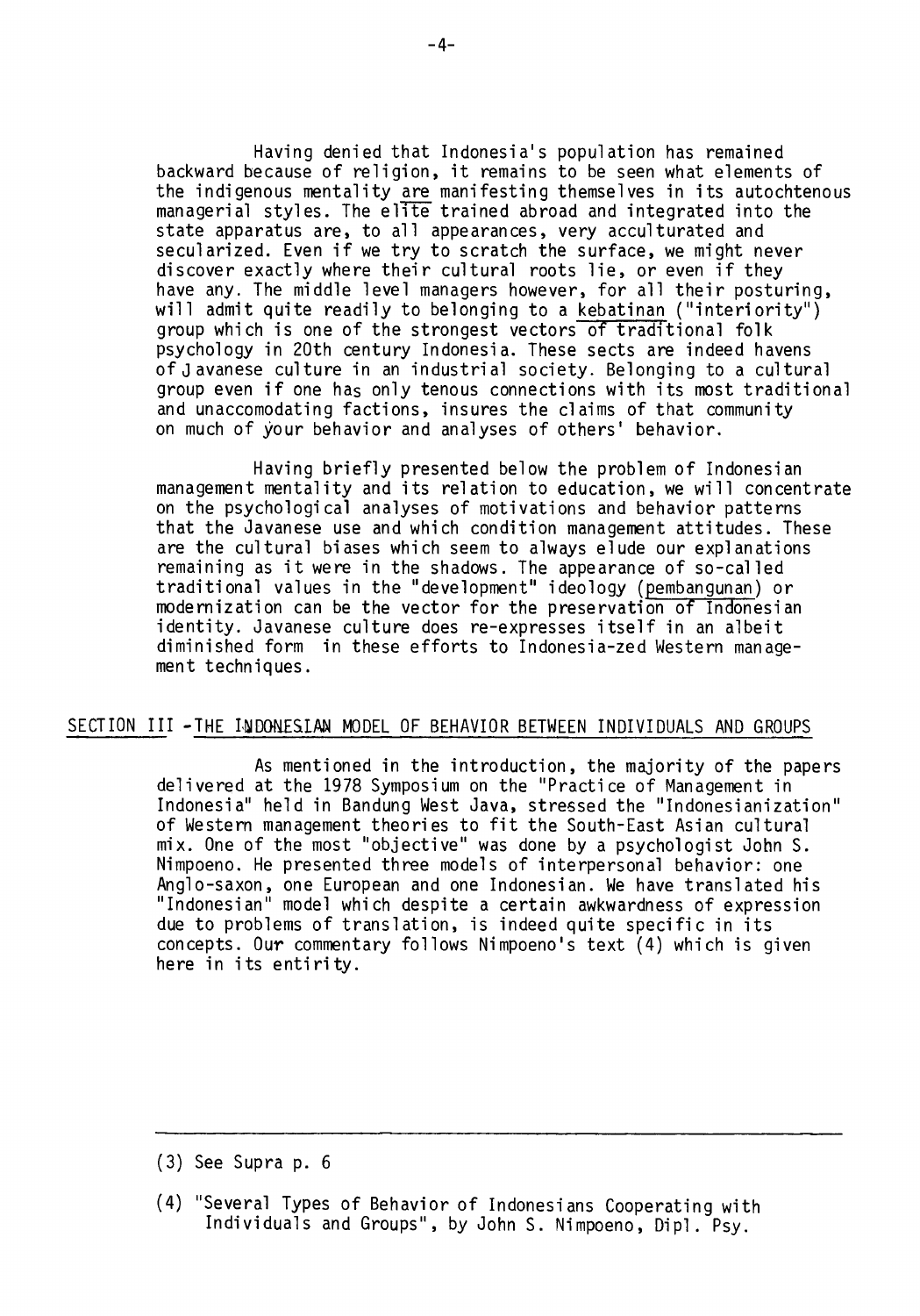# (p.12) "Indonesian" model of behavior (for interaction) between individuals and groups:

## A- Social perception

(1) Partner

Takes the form of a "genuine" part of the environment. With any partner it is necessary to try to adapt in order to achieve harmony. A partner as a part of the total environment may possess a source of external power which he can borrow from wherever  $\Lambda$ he wants to7. When the above partner clearly takes the form of one's own source of power, then he ceases to be a partner and he is positioned as a source of external power. Cooperation can take place when the sources of power of each partner respectively are not in conflict.

(2) Power

It is not an abstract diea, but rather a concrete and mysterious notion. The sources of power is supranatural and can be possessed by ail mankind. As part of the total environment, the quantity of power is a constant. Power functions in order to try re-establish harmony in the relations between individuals and the environment.

#### (p.13) B- Social attitudes

(1) General

One generally encounters social attitudes oriented towards survival rather than development. Survival is esteemed to be equal to and harmonious with the total environment, any fact of which can be mirrorred in a life attitude. The manipulation of the physical and social world as a spiritual one takes the form of an endeavour to harmonize with the total environment. The fight to win takes the form of a struggle to defend or to raise one's social status. One's relation with the environment is above all an emotional one. Therefore, one's functioning in this environment is a consequence of the above "emotions".

(2) Modernization

Modernization means an increase of the individuals'position in the total environment, and therefore modernization is not only related to the physical-material world, but also to the social and spiritual aspects of the environment.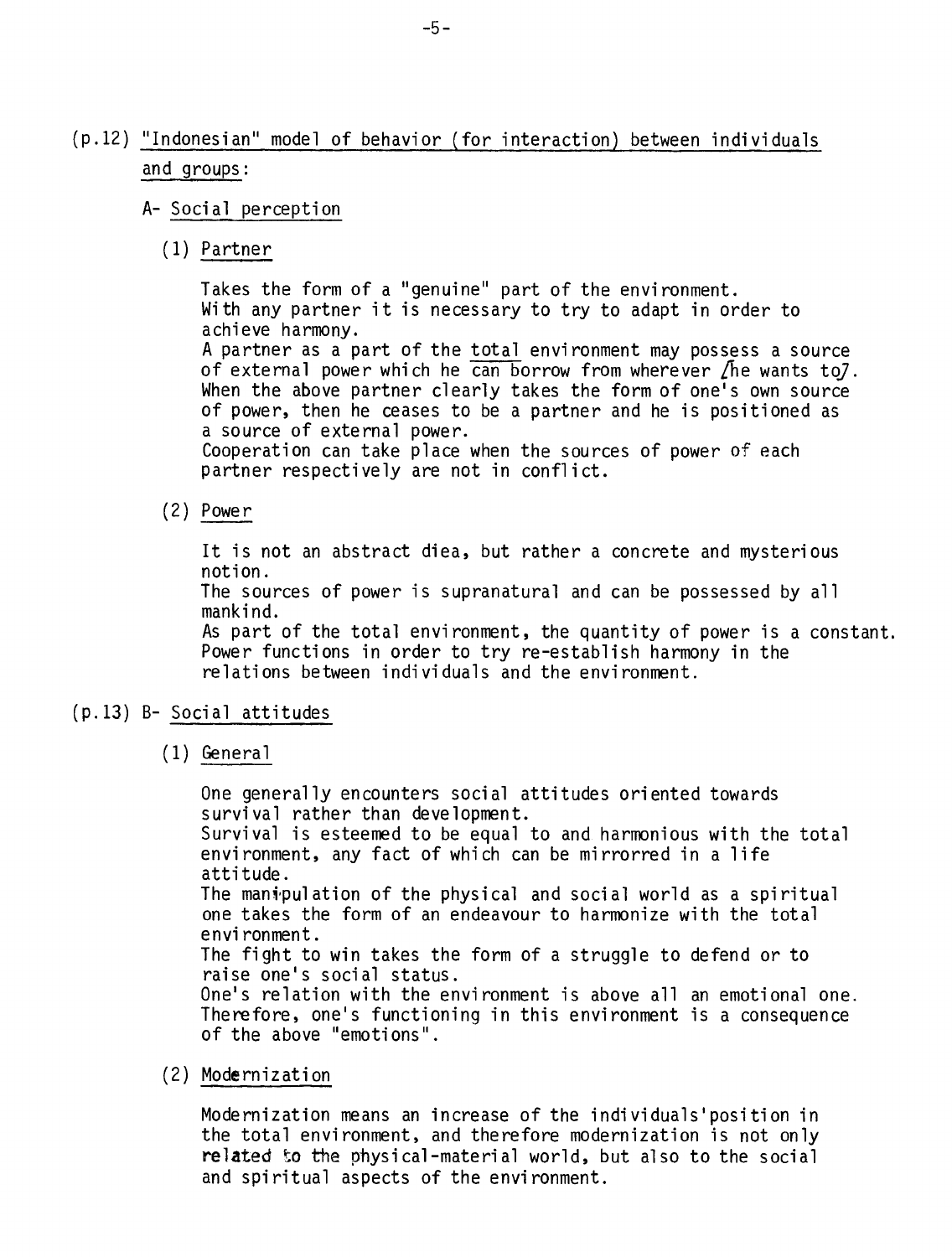Modernization is only possible when one can "tap" an external power from the environment, that is to say a physical-material. social or spiritual power. To lead or guide means: become a source of external power for

others or, at the very least, become a mediator for the obtaining the desired power.

### C- Social interaction

(p.14) (1) General

The pattern of social interaction for many coincides with the effort to safeguard social harmony, so that social interaction often takes the form of a compromise. The desirability of social interaction is predicated on the attraction towards social harmony, which is to be preserved. The individual's behavior in the successful fulfillment of his needs is connected to his capacity for total sacrifice. In social interaction, one relies heavily upon "inspiration", that is to say, the guiding of one's attitude by the supranatural.

(2) Competition

Competition is not characterized as functional but rather as emotional. The position of the individual in the total environment, often becomes the object of competition. It is also common that results are stressed more than effort because "results" (output, success) are a by-product of the dynamics of the total environment.

#### (3) Understanding decisions

When an important general problem arises, it is considered as a problem of the total environment. Each individual who is significant is also part of this environment, so that the solution of the problem is the right and the responsability of all those who are implicated in it. The search for a restored harmony in the above environment takes the form of arranging a consensus of opinions concerning how to overcome the problem; this is called musyawarah. The fruits of the consensus are called mufakat. The above agreement or consensus can become operational when

it is legitimized by the leader; whereas the leader is invited to take the position of mediator in order to relate and benefit from the external powers. mentioned above.

 $(p.15)$  .....  $\Gamma$  an extract from tne conclusion of Nimpoeno follows below  $\Gamma$ 

To radically wipe out the irrationality of a given nation in a given time means to wipe out the identity of that nation. Moreover, to try to use rational management amongst an irrational people is really to become irrational oneself. Apparently other steps are required to get out of this amorphous and formless situation. It is a mistaken possibility to try to take the path of conversion to a feigned "modern" management as if it were more appropriate and feasable in the socio-cultural situation of Indonesia. This effort of conversion will only be possible, when further cultural research has been carried out focusing on the concept of management against the background of differing cultures.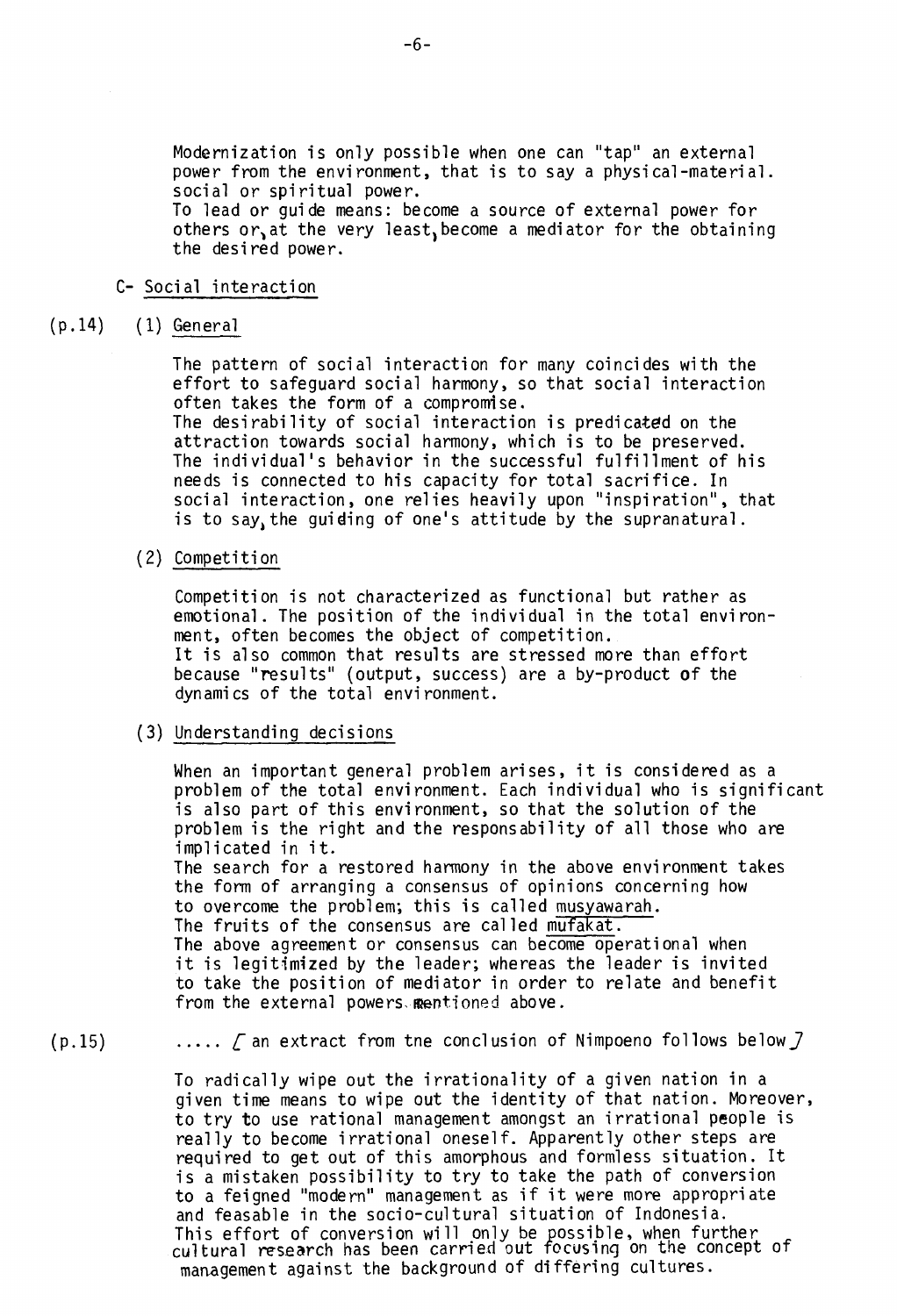The first thing that strikes one in reading this text is perhaps that it "seems" to say very little. The second, the apparently pointless repitition of expressions like "total environment". If ones gives the writer the benefit of the doubt, however, one is forced to admit that he is not simply "mindless", but that he is refering to concepts like total environment which, while they are meaningful to him, are meaningless to us. Sticking with this example, we are forced to admit that when Nimpoeno writes in Indonesian and uses an expression like total environment (lingkangan) he is staying something meaningful in terms of the Indonesian world view or cosmology that doesn't translate into plain English.

Since everything Nimpoeno says turns around harmonization with this "total environment" through some external power, let us be the devils advocate of cultural shock and interview, as it were, the Javanese. Let us ask them what they understand "motivation" to be ail about, and see if we can get back to some common cultural ground.

Perhaps in the traditional Indonesian understanding of psychology, we can find the key to this quest for harmony with the environment or cosmos.

#### SECTION IV - TRADITIONAL JAVANESE ANALYSES OF MOTIVATION

Perhaps the first trend we must recall is that of kabatiman, the modern Javanese religious sects of interiority. They have been studied frequently (Mulder 1978, De Jong 1973, Hadiwijono 1967), and rightly so since with the invasion of Western-oriented culture and economics, the "interiority sects" have become a haven for Javanese culture. Much of the traditional rural psychology and cosmology in the urban commercial centers is transmitted by these sects.

Soerono, the founder in 1960 of the Society of Selfsurrenders (Pagujaban Sumarah), has diagrammed man's relationships with the phenomenal world, the mind, the soul and spiritual world as follows :

. . . / . . .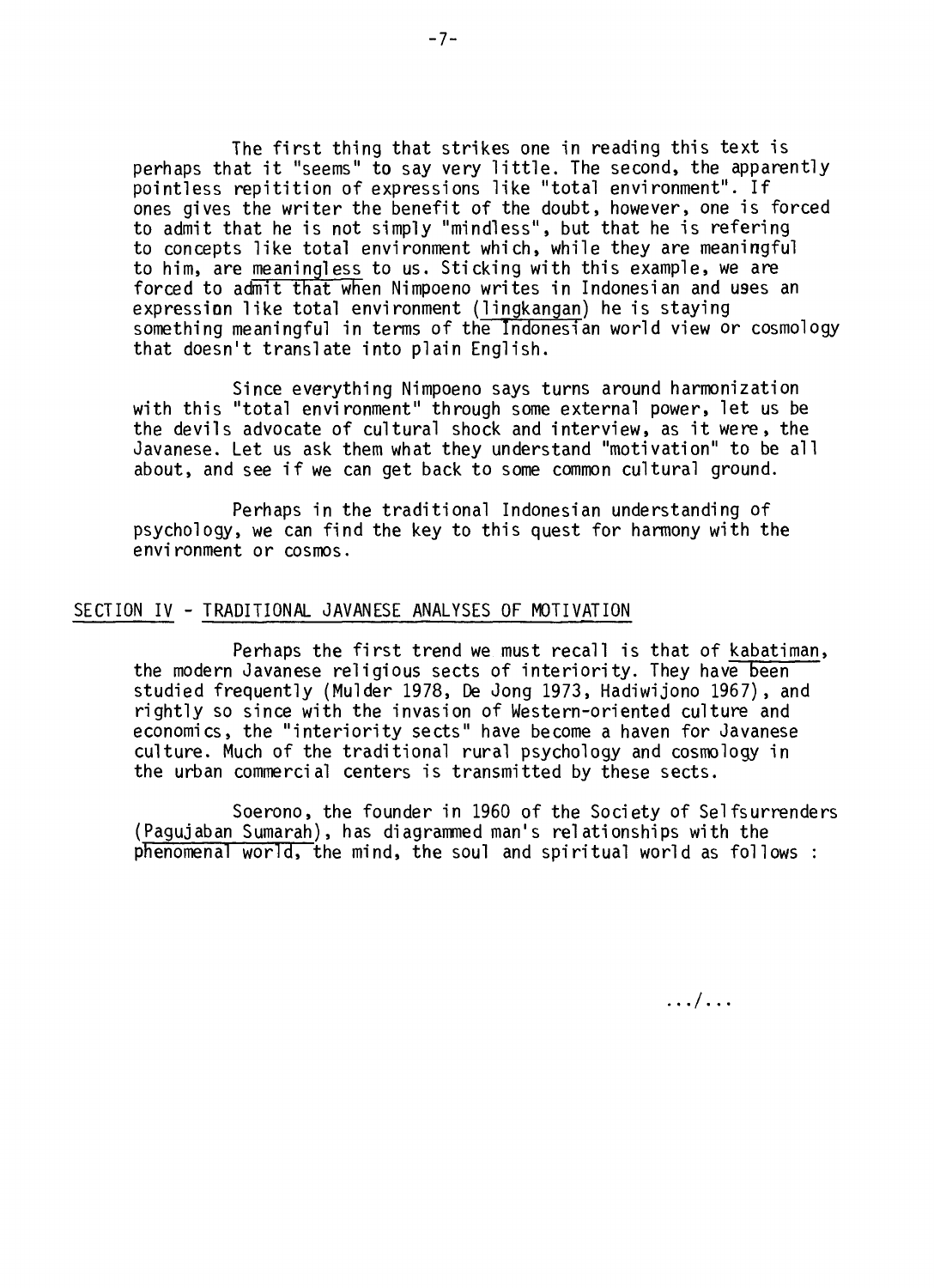

- L The phenomeal world
	- 1. Memory with 5 sense-organs
	- 2. Faculty of thinking
	- 3. Njawa (psychological soul)
	- 4. Napsu (Passions)
	- 5. Suksma
- IL Invisible world in Sanubari
	- 6. Sanubari (inwardness)
	- 7. Rasa (deeper feeling)
	- R. Djiwa (unsubstantial soul)

III. More extensive invisible world.

- 9. Qolbu
- 10. Masjid-al-haram
- 11. Baitullah
- 12. Budi, Nur, Urip.

The three worlds can also be pictured as concentric circles:



(H. Hadiwijono, 1967: 155, citant Paguyuban Sumarah de Dr. Soerono Prodjohoesodo, Jogjakarta 1965: p. 62)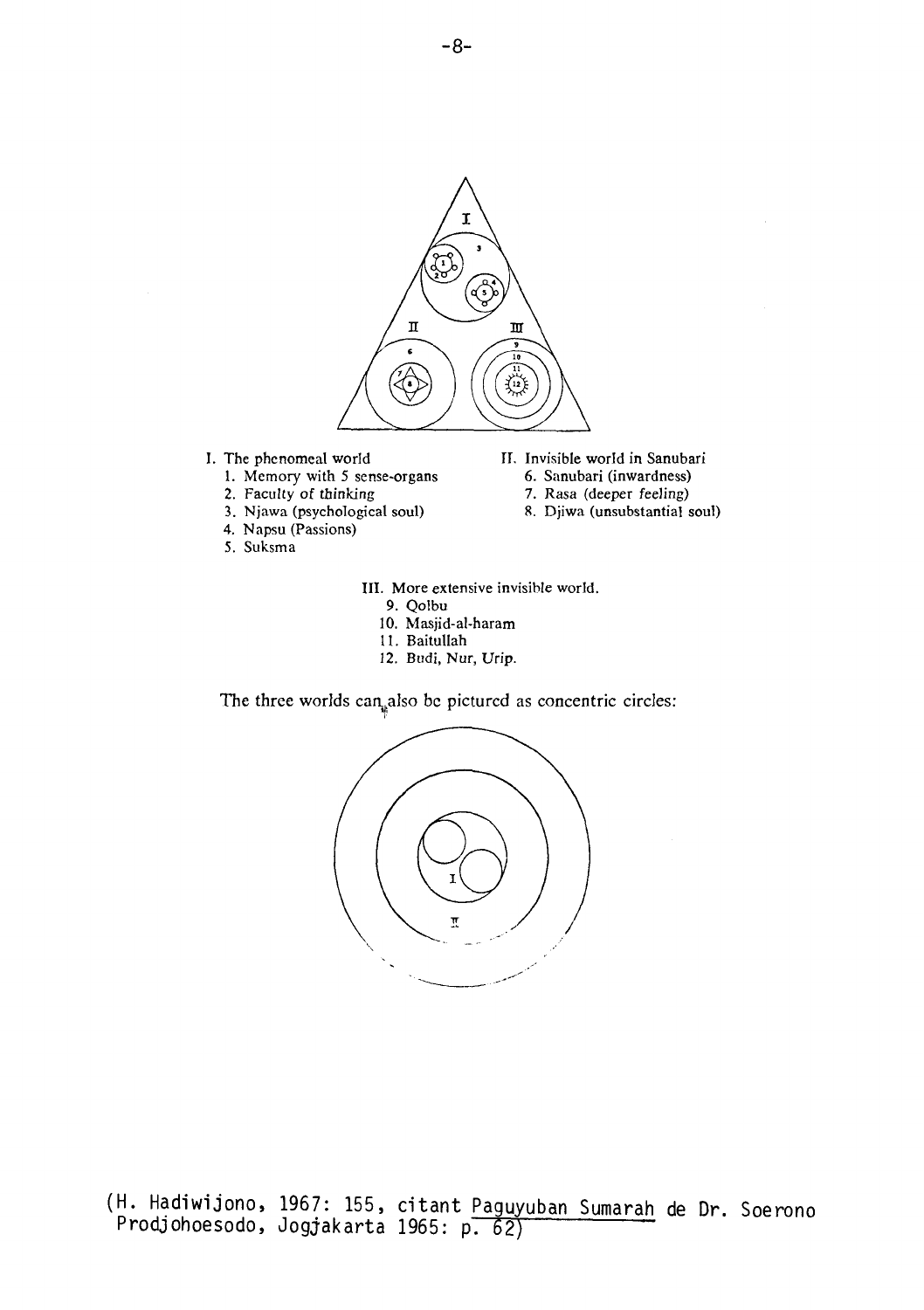Soerono explains that the memory has two functions to retain what has been thought about and to be the means for communion with God. In the psychological terms, the source of motivation for the faculties of thinking, memory, passions and the so-called nucleus of passions (suksma) is the psychological soul (njawa). The invisible soul or djawa (II.8) is separate. The third domain which I call the spiritual world is located mystically in the heart (III.9 = Qolbu), in the Holy Mosque (III.10), in the House of God (III.11) and in mind light and life (III.12). To show how all these 12 parts operate, let us quote a government analogy which Soerono uses, which, in spite of a certain seeming naiveté, does in fact show clearly how different parts dominate more or less one's behavior at different moments. It is also a good example of the way Javanese use modern institutions to illustrate or incarnate older culturally-determined modes of thinking.

ln daily the activities of the body and its organs can be compared to a State with complete administration-organs. The unsubstantial soul *(tljiwa)* acts as the Chief of State, while the passions serve as the Cabinet. The flouse of Parliament consists of the loyal followers of the angel Gabriel and those of the Devil.<sup>22</sup>) The anatomical heart *(djantung)* forms the centre oi the main office of the Government. Through the artery the centre has traffic relations with the whole State. The brain serves as the main office for telecommunications, while the heart *(ati)* serves as the distribution office. The stomach serves as the factory for ail kinds of food and the like. In the artery and in the small vessels therc is very busy traffic. There are found cells of red blood which serve as government employees and cells of white blood which serve as the armed forces, police, etc. $23$ )

The soul *(djiwa),* although it is the Chief of State, does not hold the power in the government, as it merely serves as a symbol.

The Prime Minister is the one who holds the power, viz., one of the four passions or Ministers. When, for instance, *elmmârah,* the driving force of anger, becomes the Prime Minister then one is cruel, harsh and angry. On the contrary, when *Mutmâ'innah,* the masterspring of doing good deeds and for seeking God, becomes the Prime Minister, then one is of good character, and so on. For the ordinary man, the state structure is therefore a Parliamentary Cabinet.<sup>24</sup>)

It can therefore be said that in daily life, man is at the mercy of his passions. He is in misery.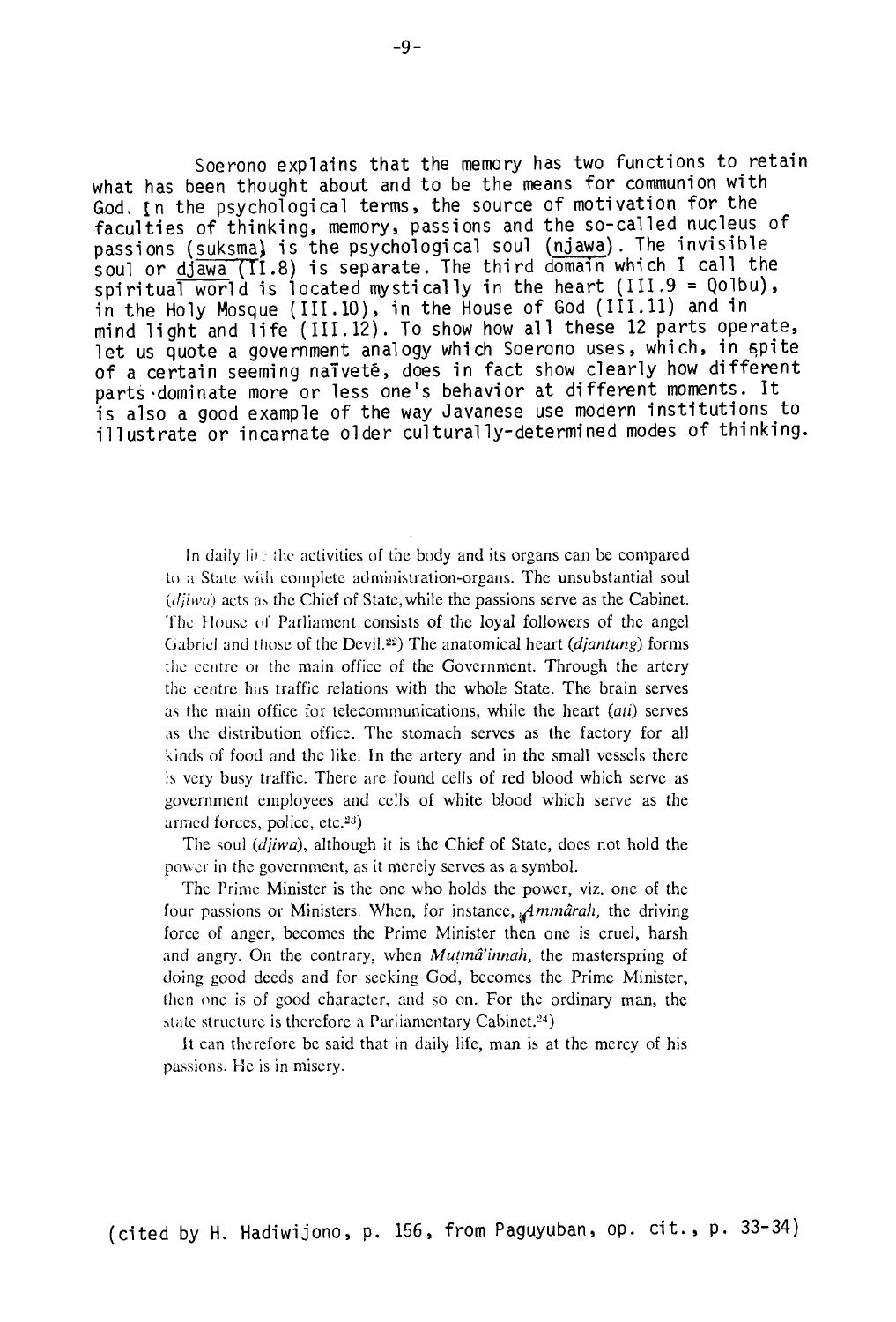To show that such notions are not restricted to the "interiority (kebatinan) sects", we will cite below a "base-line" psychology such as can be found amongst the Javanese in general. From the point of view of heredity, it is believed that from the mothers! seed come skin, bone and the internal organs (red dominant), from the fathers' muscle, bone and marrow and the brain (white dominant), and from God, the five senses, the mind, life and energy (Weiss 1978: 126- 127). The Javanese are especially interested in analysing what constitutes innate behavior determined by one's basic personality, called dasar and discovering how to gain control of these otherwise autonomous traits. This innate behavior we can translate as instinct (naluri in Javanese) provided that we enlarge the Western scientific meaning to include the biological and social inherited behavioral traits transmitted by one's ancestors. For instance, if Chinese and Westerners can learn the Javanese language and be socialized as. Javanese by prolonged residence in the island, the Javanese point out that they never have that instinctive in-born penchant for Javanese social and cultural life that Javanese are naturally born with.

Next to the theme of instinct, the notion of drives is much more developed in Javanese folk psychology (x). The term for drive, napsus, is taken over from Islamic philosophy and given a different series of classifications. Each of the four Javanese drives is moreover associated with one of the body's internal organs, a colour, one of the four elements (fire, earth, air and water), and four curious "spiritual" relatives, egobeing the fifth member in the center. Here is Weiss's description of their functions (Weiss 1978, p. 190-191) :

- 1. Amarah the aggression drive, characterized by arousal of anger and hard feeling, or the desire to do harm or injuring.
- 2. Aluwamah the hunger/thirst drive, characterized by the desire to consume food or drink.
- 3. Supiyah the acquisition/sex drive, characterized by the desire to possess things attractive to the eye.
- 4. Nutmainah the compassion drive, characterized by the desire to sympathize, to regret one's actions.

The main difference between the Islamic classification of Al-Ghazzali and the Javanese one is that certain drives which have a superego function in the Arabic scheme have an id-function in the Javanese one. One can see straight away that out of the four drives, only the compassion drive is a positive one. The drives can incite one to excess in what is otherwise normal activity, but basically they are needed to mobilize the energy and vitality of the human body. As Weiss has pointed out it (1978: 213-214 & 262-66), the fundamental difference in Javanese and say, Western European psychology lies in the Javanese attitude towards these drives. For if they can be seen, they can be closed off leaving the body lethargic, devoid of emotion or feeling propicious for communion with God. Then, and only then,

<sup>(</sup>x) See Appendix I for a complete list of factors influencing the personality according to Javanese psychology.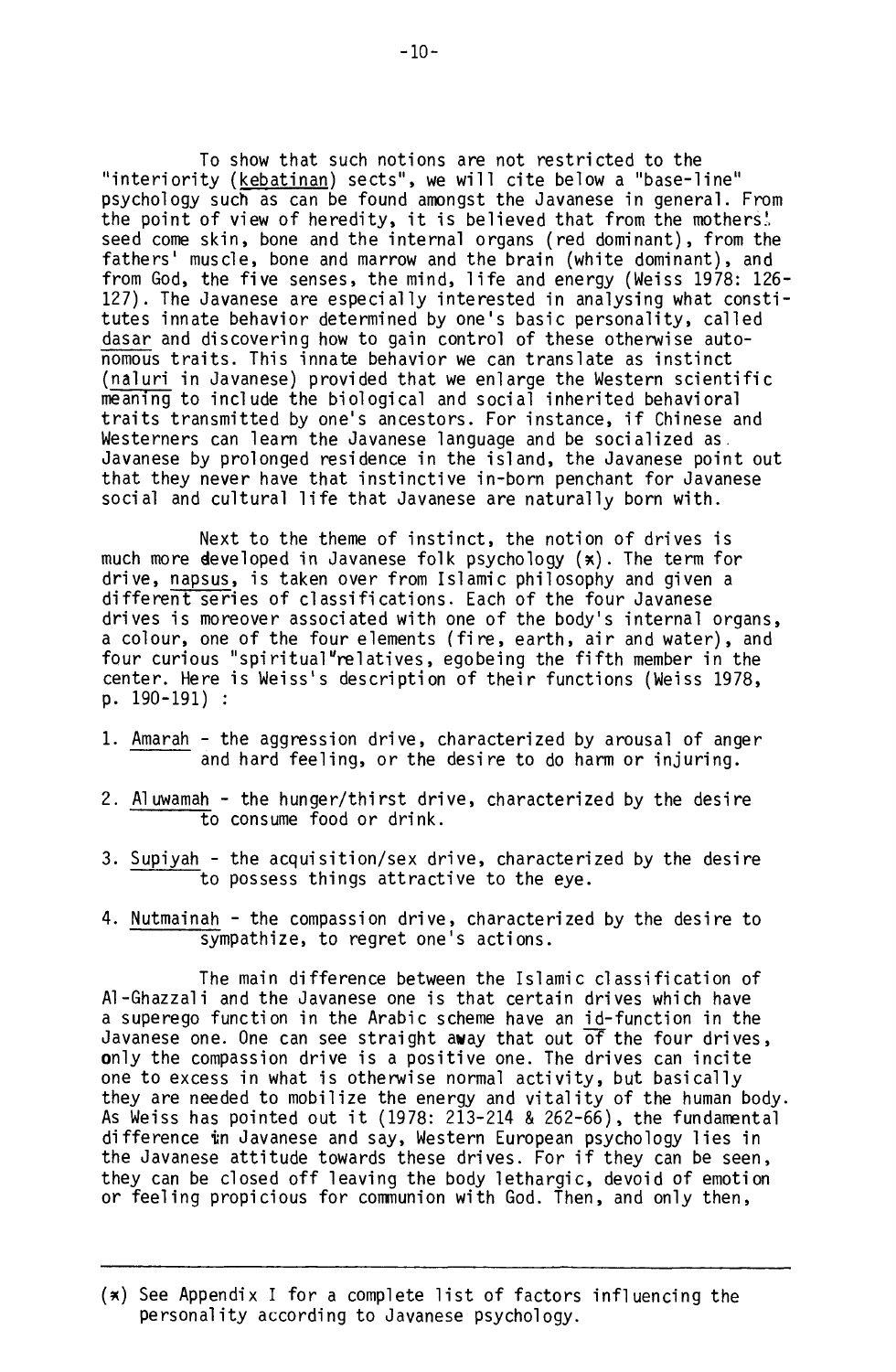does one gain control over one's free will. That is to say that the man who possesses this science  $(x)$  is therefore spiritually strong. The relation between knowledge (of oneself and God), science (mastering over one inner behavior) and power (external as well as internal) is very close for the Javanese. One 'obtains" science. His search is one of the most recurring themes of Javanese culture. This is both true on the level of a spiritual quest, but also on the level of practical endeavors (xx) . As Weiss says (1978: 268-269) :

> "Even Javanese theorétical science is practice-oriented in as mach as knowledge for the sake of knowledge has no place in the Javanese value system. 'Javanese science' contains a surprising large number of principles and proaedures, as well as a large body of knowledge and beliefs, that are expressly for the purpose of determining how to insure the success of almost any possible venture, how to overt almost any conceivable unpending disaster, and how to explain and predict on the basis of natural signs...The application of science of this kind differs from njelmu (science) in that practice does not require spiritual preparation or special or unusual conditions. Unlike the knowledge involved in ispiritual'science, which is sometimes esoteric or semisecret, knowledge *of* kaperianggan (divination) is unresttricted and pertinent information is readily available in Javanese almanacs. Anyone can use it without risk."

Without going into the horoscopes provided by the Javanese divination, suffice it to say that the same cosmology of macrocosm (God) and microcosm (man) is involved in both (Nulder 1978: 13-18). The harmony arising out of order creates unity between the creator (God) and the created. Life becomes calm, goodness reigns in these golden periods. The prosperity of the country is assured. If, on the contrary people, especially those in seats of authority, are dominated by their passionate motivations, and by self-interest, they bring into action the chaotic forces in the cosmos. During such "crazy" periods, injustice, insecurity, poverty and suffering will be the lot of ail. It is clear from this brief examination of Javanese psychology, that it is only by examining their depth psychology that the fundamental differences appear.

#### SECTION V - THE GRID AND GROUP OF INDONESIAN CULTURAL DRIFT

Without trying to penetrate further into the Javanese worl d view, for that is a difficult and lengthy task, a foreign manager working in Indonesia might do well at least to grasp the mechanism behind the transformation of Javanese values and psychology. To this end, let use the diagrams for group affiliation and conceptual latitude that Mary Douglas (1970) has developed on the basis of Basil Bernstein's research.

<sup>(</sup>x) The word science 'ilmu', the same that is used for the natural science of biology (ilmu hayat), or psychology (ilmu jiwa).

<sup>(</sup>xx) See Appendix II for a Javanese teachers explanation of the difference between Western and Eastern science.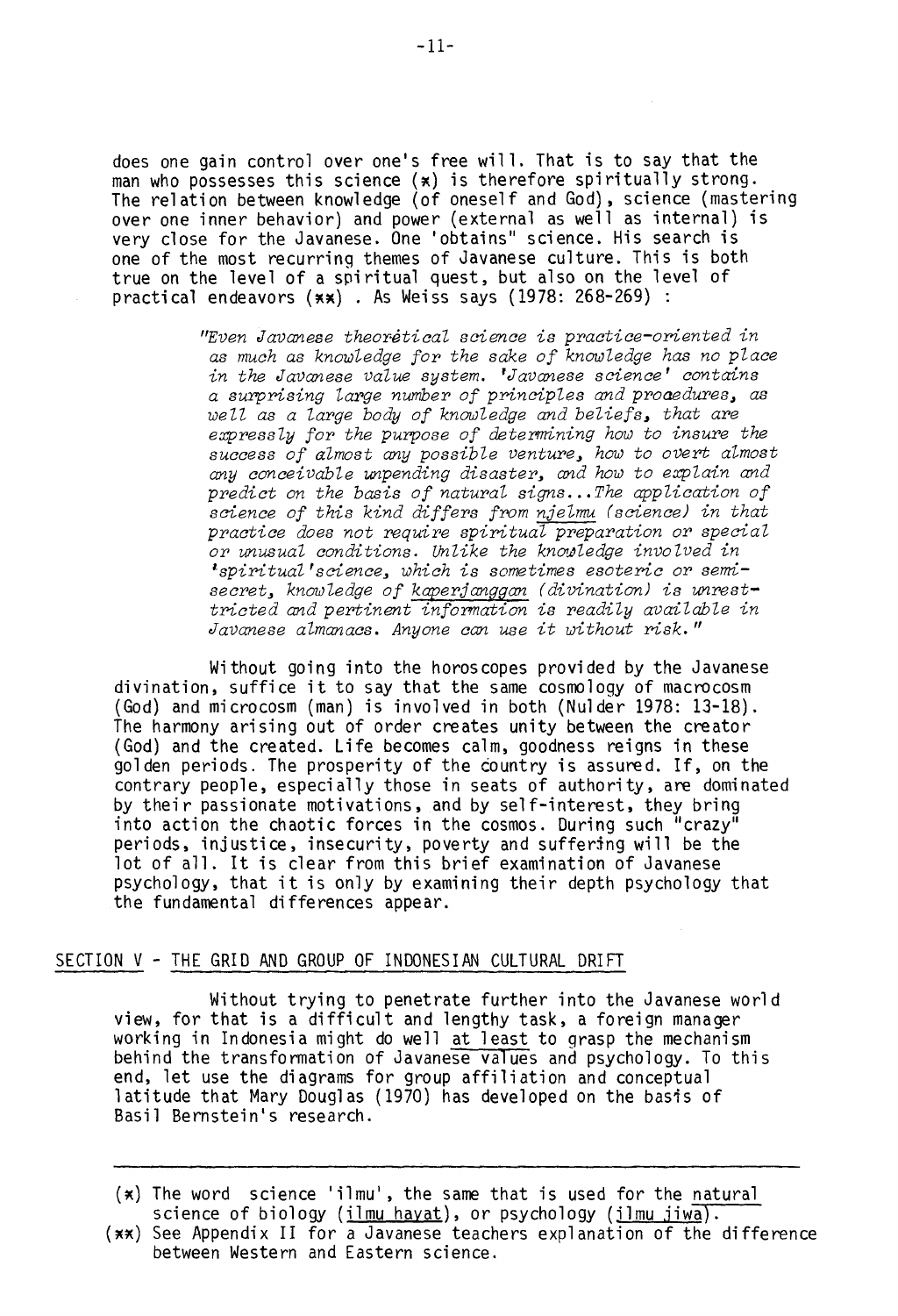Without trying to ad. pt Weber's, thesis on Protestantism and and the use of the capitalist ethic to South-East Asia Douglas (1970; 1974) starts out by affirming that each social configuration restricts, by its starts out by arriving that each social configuration restricts, by its<br>way of thinking about itself, the self-knowledge of the members who populate it. The group axis presented in fig. 1 below shows the variation that can occur in the attitudes that are reflected in the cosmologies of different kinds of group-bindings or social constraints: i.e. the variations in self's relation to society.

Fia. 1: (Douglas 1970: 177)



On the left you have the socially-constructed reality with weak anthropomorphism, since religious and cosmological power do not regulate morals, only failure and success. On the other hand lacking any notion of offence, there are no mechanisms for reintegrating one into society. The self is quite free from social constraint, but also undervalued as a contributor to the society as a whole. On the right, power in the universe is personified as the dead fathers, creator god or culture hero, who are alive and free to act on our behalf. Purity and anger are morally relevant in almost ail of the individuai's actions. So much for social control.



If we follow Douglas's (1970-1977) vertical axis tracing conceptual versatility, the greater the conceptual fixedness (i.e. the less acility in switchino from one relational code to another) the weaker the orid and the greater the pleasure taken in accetism. The opposite end of the vertical grid axis stresses the external physical expressions of material wealth. Closer to zero, on either axis necessitates combining the horizontal axis with the vertical to get a proper reading.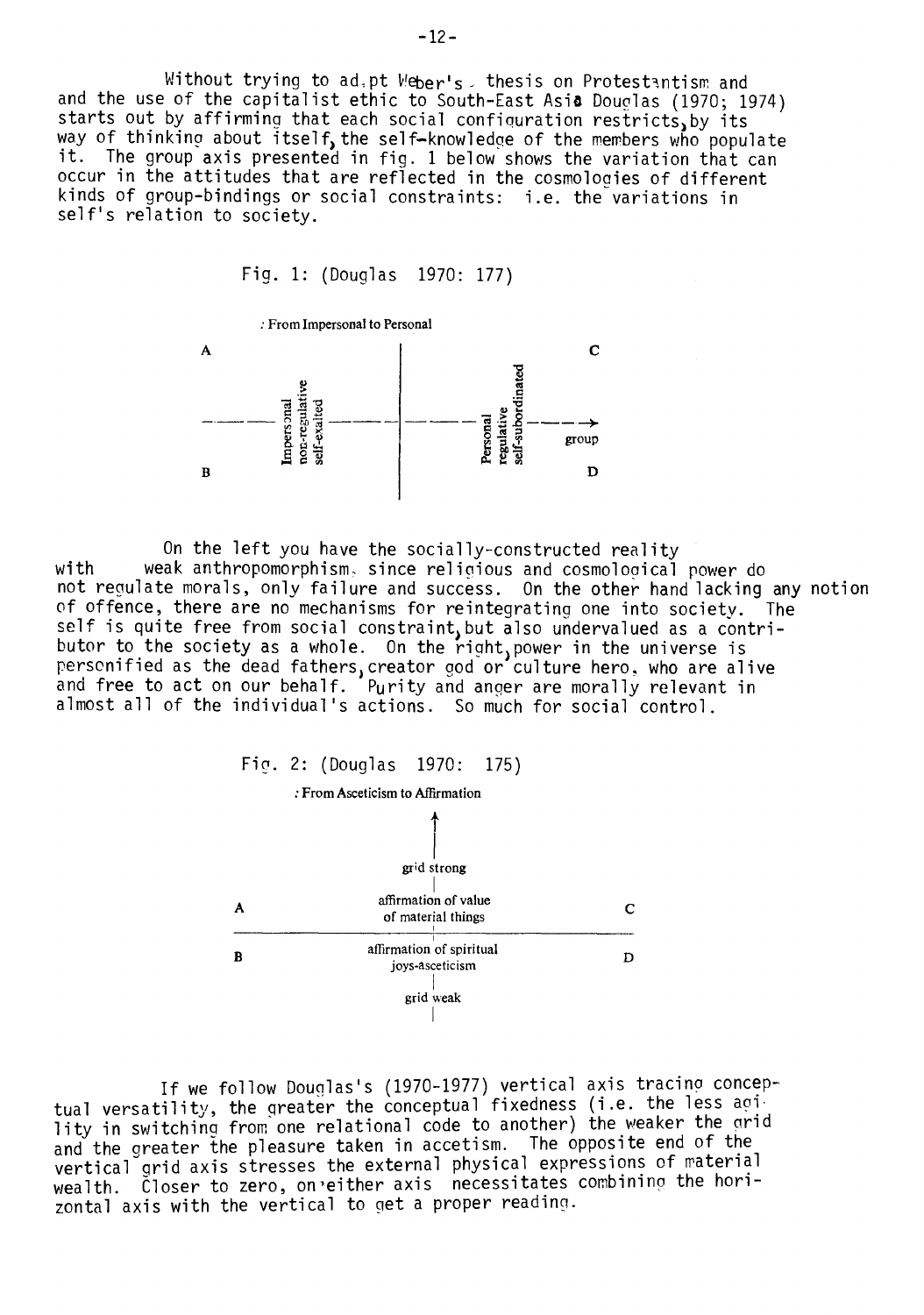

are married to give a more subtle variation of possibilities. Figure 4 brings us finally to the position where we can contrast the Javanese personality as a component of management and the Western European orid and group.

 $\, {\bf B}$ 

Fig 4 & 5: (Douglas 1970: 49 & 50)

*Diagram :* Family Control

Control

Positional Personal

The other line studies the effect of the same industrial pressures upon speech. Verbal communication is progressively detached from its service to the immediate social context and elaborated for its use in the widest social structures of ail.

→

*Diagram :* Speech Codes

Socially restricted

Elaborated speech

*Diagram :* General Cosmological Ideas

(i) cardinal virtues (ii) cardinal sins (iii) the ides of the self (iv) art form

#### Speech Socially restricted

| A                                                                                                                  |                                                                                               |
|--------------------------------------------------------------------------------------------------------------------|-----------------------------------------------------------------------------------------------|
| (i) piety, honour (respect for<br>roles)                                                                           | (i) sincerity, authenticity                                                                   |
| (ii) formal transgressions against<br>social structure                                                             | (ii) sins against the self, hypoc-<br>risy, cruelty, acceptance of<br>frustration             |
| (iii) self, passive, undifferentiated<br>element in a structured en-<br>vironment                                  | (iii) internally differentiated<br>agent, attempting to control<br>unstructured environment   |
| (iv) primitive: structural elabo-<br>rations upon social categories.<br>humans as cardboard<br>allegorical figures | $(iv)$ romantic: triumph of indi-<br>vidual over structure (escape,<br>brief happiness, etc.) |
| Family Control System                                                                                              |                                                                                               |
| Positional                                                                                                         | Personal                                                                                      |
| (i) truth, duty                                                                                                    | (i) personal success, doing good                                                              |

| (i) truth, duty                                                              | (i) personal success, doing good<br>to humanity                                                  |
|------------------------------------------------------------------------------|--------------------------------------------------------------------------------------------------|
| (ii) cardinal sin is failure to<br>respond to demands of social<br>structure | (ii) generalized guilt, individual<br>and collective                                             |
| (iii) active agent, internally<br>differentiated, responding to<br>roles     | (iii) subject alone                                                                              |
| (iv) classical: triumph of structure<br>over individual                      | (iv) professionalism: overviding<br>concern with techniques and<br>materials of creative process |

-13-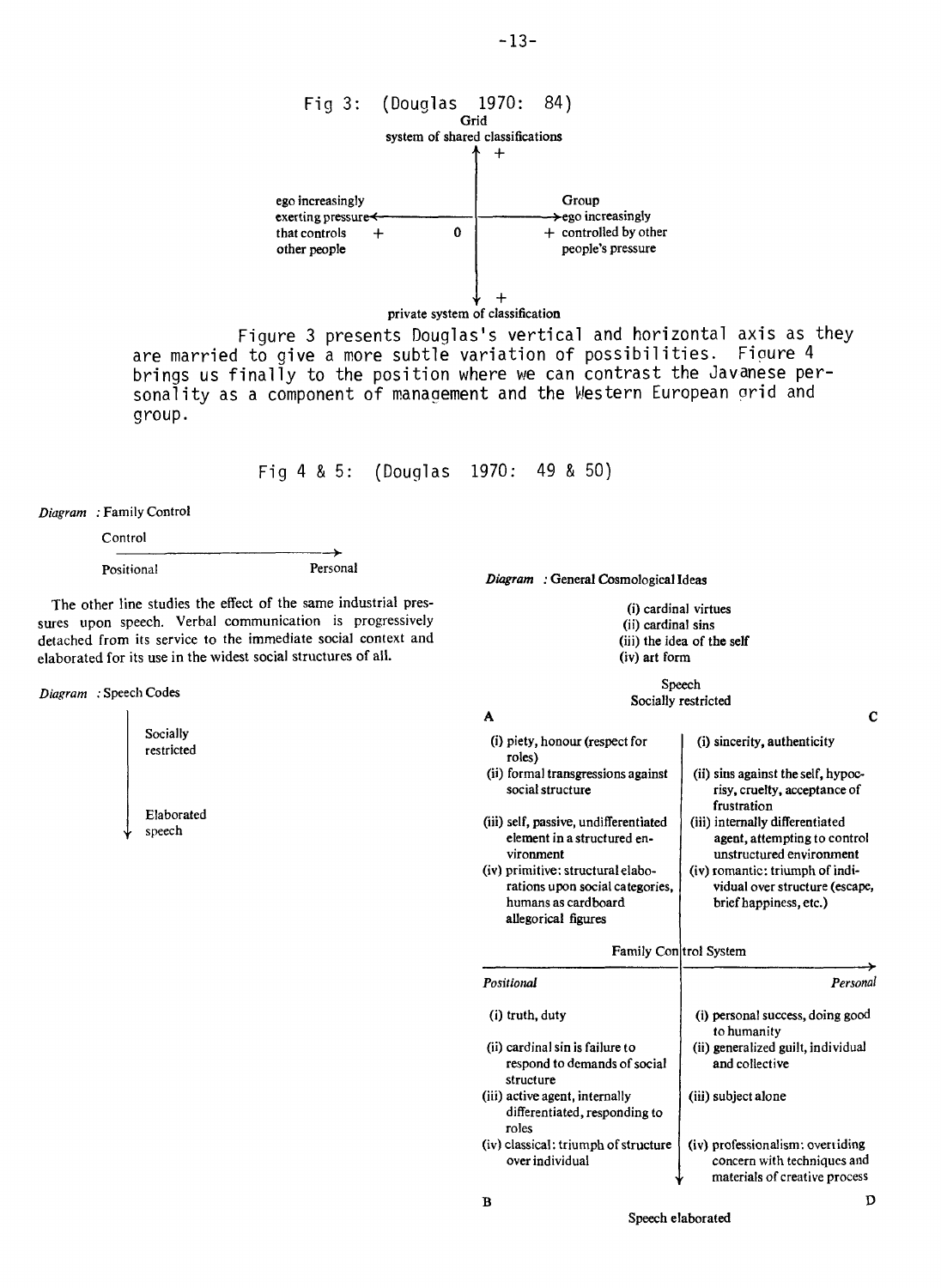From what was said above one can roughly situate the trans• formation of the Javanese psychology and value system successively under the Dutch colonial economy and more recently under the free enterprise system inaugurated by Suharto. Java today figures in square C, which is by its very nature unstable. The transition doesn't date from yesterday. Bilateral or cognatic kinship systems abound in Indonesta, not only in Java, but throughout Borneo.

The current Indonesian economic and demographic pressures being what they are. it is highly unlikely that many people will make the move from square C to D. This is all the more true because Indonesia's military and government elite is occupying square B i.e. positional families with elaborated defenses of their clearly defined role in society and who have every chance of maintaining their rank. There are major chances which can be accounted for by this movement along the horizontal axis, such as the increasing adoption of strict Islam. Peacock (1978: 43) found for instance that only 4.8% of Javanese Muslim reformists believed in the Javanese divination (pétungan), mentioned above. They would seem to replace it with a more progressive, less "pulsating", sense of time such that it no longer contains auspicious moments interspersed with empty ones, but linear and cumulitative time on the model of the progression of history from Adam to Mohammed.

One cannot program this kind of change on the level of management practices be they dynamic and ever so carefully geared to produce given consequences. There are total patterns of self's relation to society which can only be described in relation to the total émersion of the individual into his social "mesh". This description is already quite an achievement. One can imagine that the credibility of astrologically-oriented divination could continue to decline, but that basic psycholoqical categories and analysis with which it operates could continue to function unassailed. For a Javanese to work for Honda or Unilever and remain Javanese will not be difficult, but it will be difficult for personnel managers to understand where to situate the Jav nese in South-East Asia's cultural drift.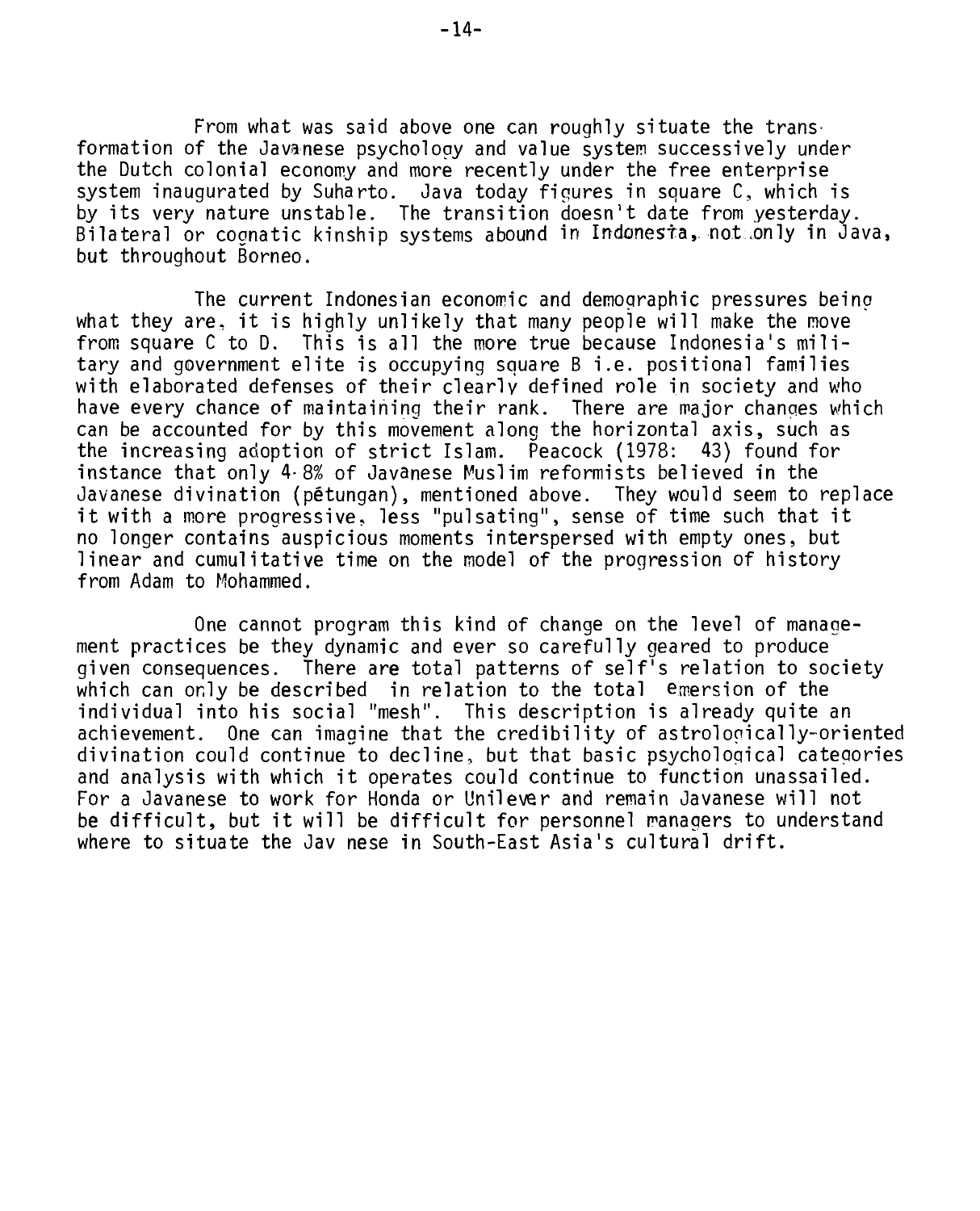#### APPENDIX I

#### Factors influencing personality in the Javanese world view

(Weiss 1978: 556-559)

- I. Factors influencing usual behavior
	- A. Biological base (dasar) (60 )
		- **1.** Components
			- a) External physical traits (106)
			- b) internai physical traits (internat organs, faculties, physiological processes, etc.) (107)
			- **c)** Ancestral traits (naluri) (107)
				- (1) Animal
				- (2) Hunan
				- (3) Ethnic/racial
				- (4) Personal ancestry
			- d) Special abilities
				- (1) Innate power (perbawa) (108)
				- (2) Talents (109)
				- (3) Intelligence (kalantipan) (110)
			- **e)** Innate personality (watak gawané) (111)
		- 2. Forrative influences
			- **a)** Prier to conception
				- **(1)** God's willf destiny (takdir) (90)/ "law" of  $\frac{1}{2}$  (121)
				- (2) Previous incarnations (114)
				- (3) Eeredity (125)
				- (4) Modification of sex cells (138)
			- b) During and innediatelv before intercourse leading to conception.
				- (1) Emotional acmcspnere (128)
				- (2) Dav and tine cf day (132)
				- (3) Place (135)
				- (4) Cleanliness and health (135)
				- (5) Locking at cartner's sexual organs (13E)
			- c) Prenatal perind
				- (1) Eehavicr cf expectant parents (aiaran 'lessons'
				- (2) Injury or nockery of some living thing (141)
				- (3) Addressing the foetus (142)
				- (4) Deccraticns, crnanentations, objects having power (146)
				- (5) Restricticns and prchibitions, particularly pertaining to focd (140)
				- (6) Licht fren son, rcen, and stars (147)
				- (7) Salance/imbalance of vital substances in diet cf expectant rocher (151)
				- (5) Lengtn cf pregnancy u156)
				- (9) Foetal transfar (159)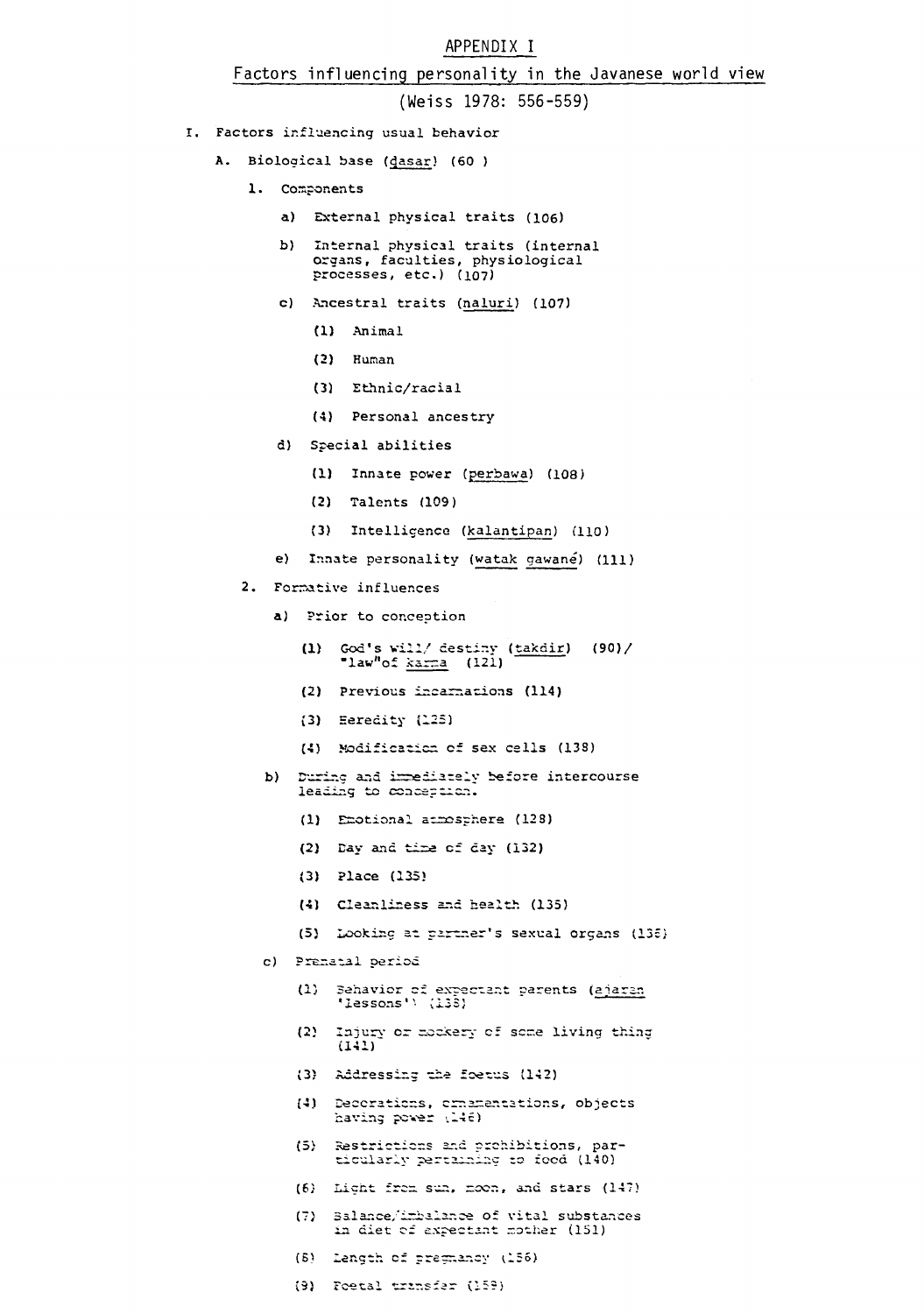- d) Calendrical circumstances at birth (162)
- B. Usual personality
	- 1. Structures
		- a) Outer personality (lahir) (65 )
			- (1) Manifest personality (tabiyat, etc.) (66 )
			- (2) Budi pekerti/ étiquette, cules of social interaction (67)
		- b) Inner personality (batin) (71)
			- (1) Isi ati or atèn-atèn/ attitudes, feelings, aspirations, motives (72 )
			- (2) Budi/ ethical and moral principles
	- 2. Formative influences (same as II, A. through J.)
- Factors influencing unusual behavior
	- A. God's will/ destiny (90)
	- B. Dasar, especially watak cawané (60 )
	- C. Socialization (ajar) (90)
	- D. Friendsbips, social contacts (91 )
	- E. Foodstuffs, balance, imbalance of vital<br>substances (91)
	- F. Supernatural beings (92)
	- G. Black magic (92)
		- (1) Love =agio (567)
		- (2) Sorcery (440)
	- B. Unusual mental states, altered states of conscicusnss (94 )
	- I. Drives (mapsus) out of control (murka) (95).
	- Objects places having power (93) з.
	- K. Accident:error (97 )
	- L. Coercion (93)
	- M. Weather :96)

#### III. Enabling factors (99)

- A. God's will/ destinv (100)
- B. Spiritual weakness (including ignorance of èlmu 'science') (312)
- C. Mental weaknesses (3/2)
	- 1. Lack of intelligence
	- 2. Small wadah wahyu 'container for wahyu' or none at all (313)
	- 3. Mental illness, mental retardation, damage to cognitive organs (313)
- D. Physical weaknesses